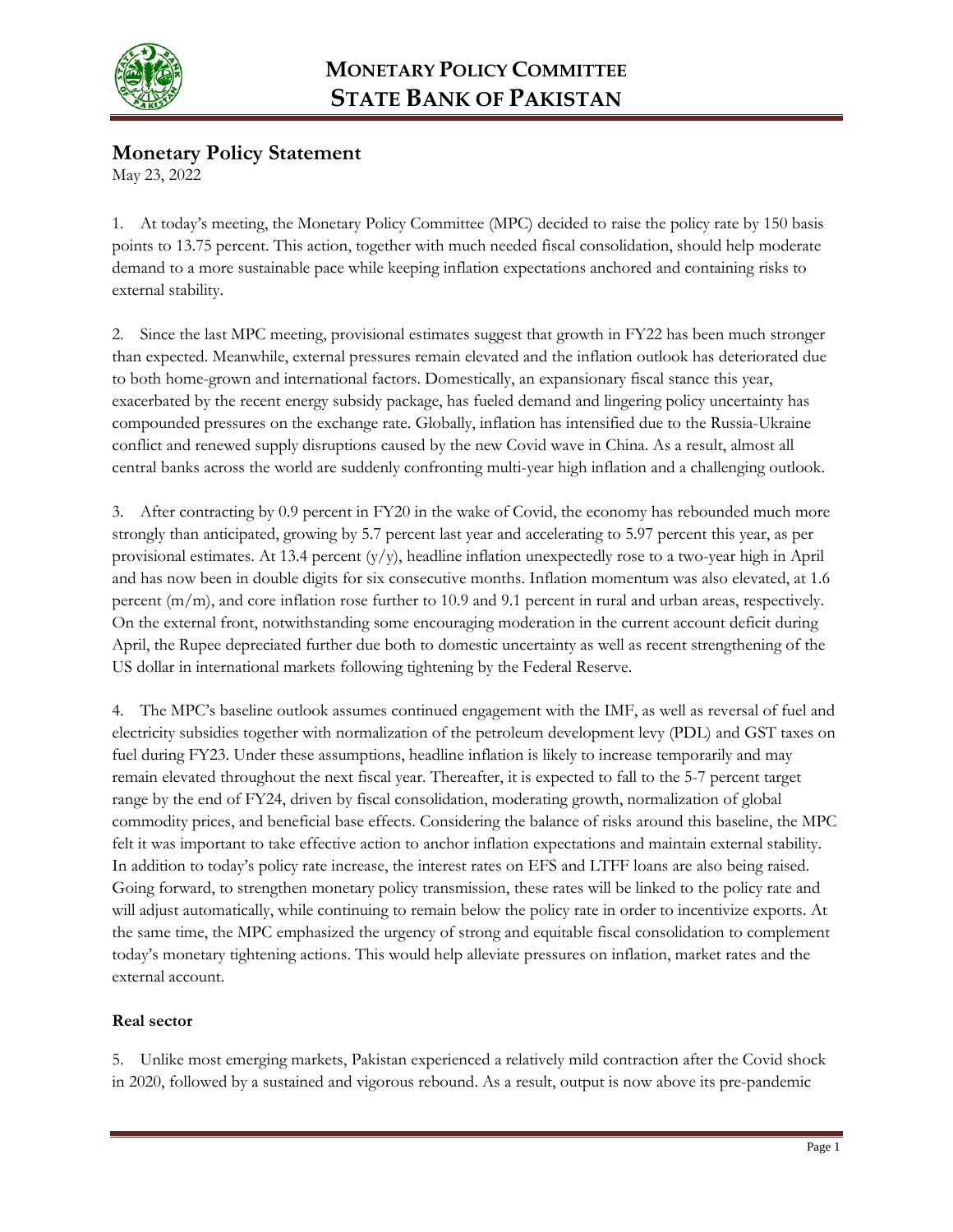

# **MONETARY POLICY COMMITTEE STATE BANK OF PAKISTAN**

trend, such that tightening of macroeconomic policies that is necessitated by the presently elevated pressures on inflation and the current account is also warranted from the perspective of demand management. Most demand indicators have remained strong since the last MPC—including sales of POL and automobiles, electricity generation, and sales tax on services—and growth in LSM accelerated in March. Both consumer and business confidence have also ticked up. With the output gap now positive, the economy would benefit from some cooling. On the back of monetary tightening and assumed fiscal consolidation, growth is expected to moderate to 3.5-4.5 percent in FY23.

## **External sector**

6. The current account deficit continues to moderate. In April, it fell to \$623 million, less than half the average for the current fiscal year, on the back of lower imports and record remittances. Based on PBS data, the trade deficit shrank by 24 percent relative to its peak last November. These developments are in line with SBP's projected current account deficit of around 4 percent of GDP this year. Next year, the current account deficit is projected to narrow to around 3 percent of GDP as import growth continues to slow with moderating demand and the recent measures taken by the government to curtail non-essential imports, while exports and remittances remain resilient. This narrowing of the current account deficit together with continued IMF support will ensure that Pakistan's external financing needs during FY23 are more than fully met, with an almost equal share coming from rollovers by bilateral official creditors, new lending from multilateral creditors, and a combination of bond issuances, FDI and portfolio inflows. As a result, excessive pressure on the Rupee should attenuate and SBP's FX reserves should resume their previous upward trajectory during the course of the next fiscal year.

### **Fiscal sector**

7. Instead of the budgeted consolidation, the fiscal stance in FY22 is now expected to be expansionary. At 0.7 percent of GDP, the primary deficit during the first three quarters of the year compares unfavorably with the primary surplus of 0.8 percent of GDP during the same period last year. This slippage was driven by a sharp rise in non-interest expenditures, led by higher subsidies, grants and provincial development expenditures. The resulting demand pressures have coincided with the sharp rise in costs from the surge in global commodity prices, exacerbating inflationary pressures and the import bill. Timely action is needed to restore fiscal prudence, while providing adequate and targeted social protection to the most vulnerable. Such prudence enabled Pakistan's public debt to decline from 75 percent of GDP in FY19 to 71 percent in 2021 despite the Covid shock, in sharp contrast to the average increase of around 10 percent of GDP across emerging markets over the same period.

### **Monetary and inflation outlook**

8. In nominal terms, private sector credit growth remained robust through April, reflecting strong economic activity and higher input prices which have enhanced working capital requirements of firms. Since the last MPC meeting, secondary market yields, benchmark rates and cut-off rates in the government's auctions have risen, particularly at the short end. The MPC noted that the market rates should be aligned with the policy rate and in case of any misalignment after today's policy decision, SBP would take appropriate action.

9. Headline inflation rose from 12.7 percent  $(y/y)$  in March to 13.4 percent in April, driven by perishable food items and core inflation. The rise in core inflation reflects strong domestic demand and second-round